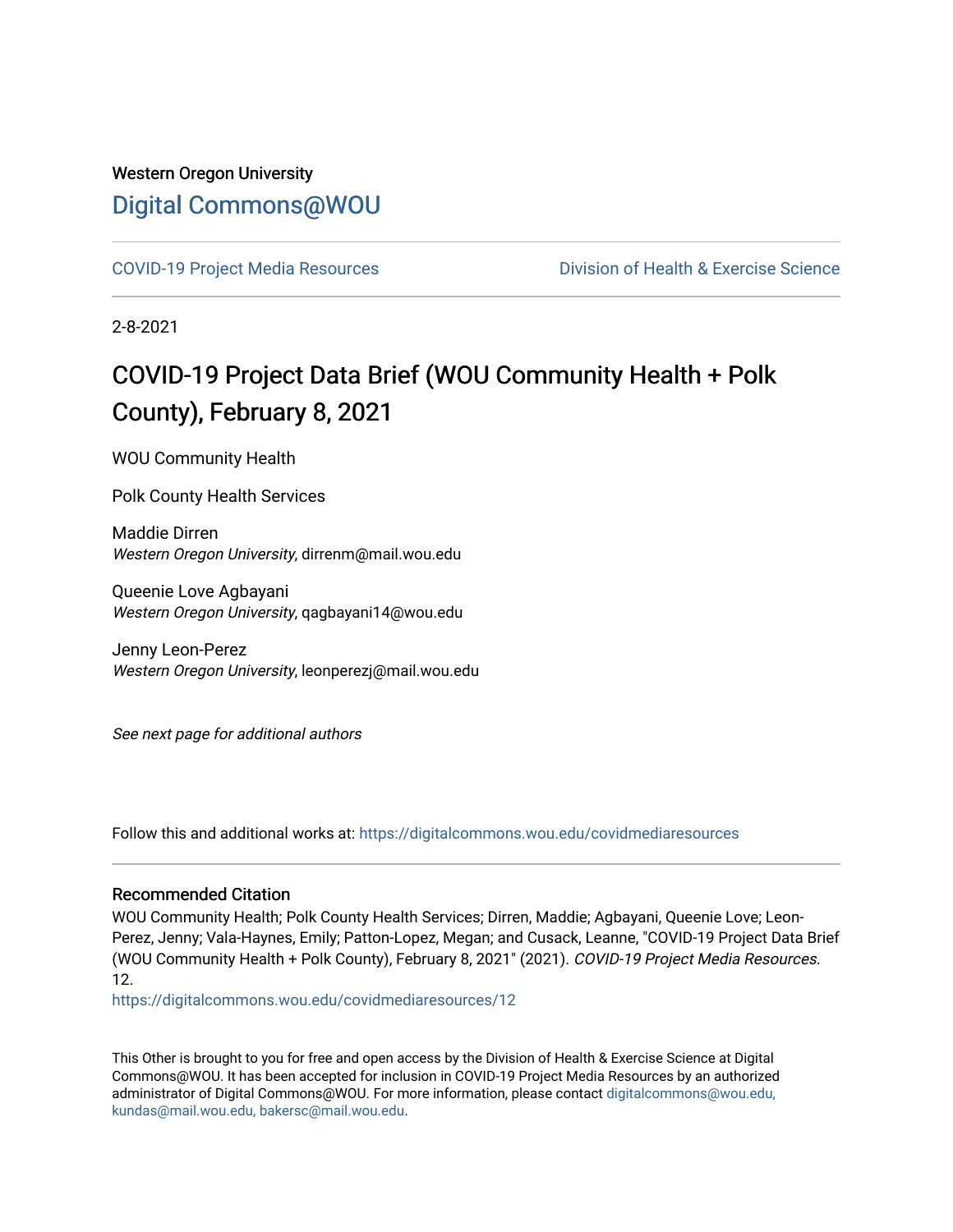#### Authors

WOU Community Health, Polk County Health Services, Maddie Dirren, Queenie Love Agbayani, Jenny Leon-Perez, Emily Vala-Haynes, Megan Patton-Lopez, and Leanne Cusack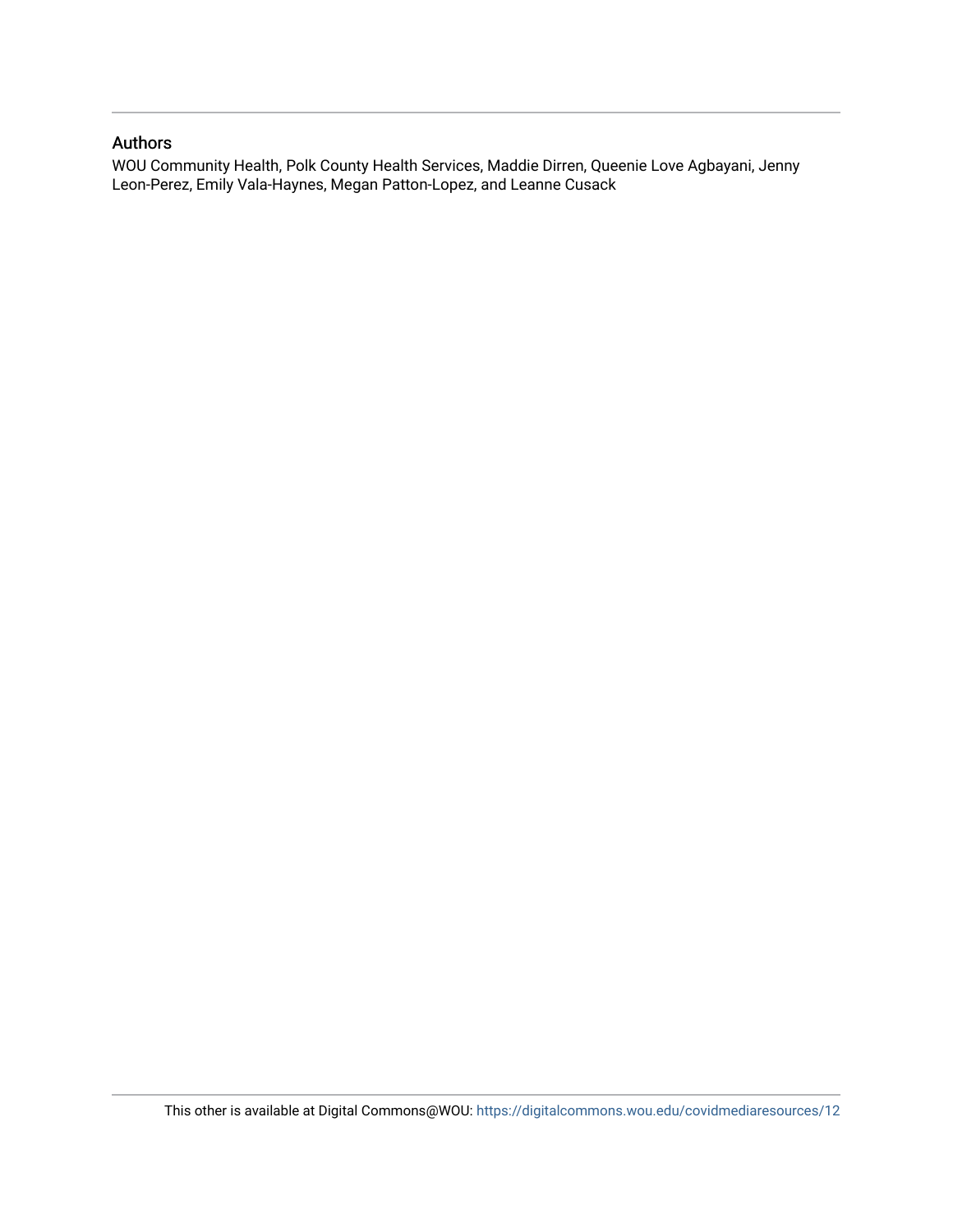## February 8, 2021

# **WOU Community Health + Polk County COVID-19 Project**

Data Brief



#### **Signs and Symptoms of COVID-19 Cases (right):**

- Nearly 40% of people with COVID-19 in Oregon never experience any symptoms. Among those who do, cough is the most common symptom, followed by headache, aches, and loss of smell.
- A recent study in the Journal of the American Medical [Association](https://jamanetwork.com/journals/jamanetworkopen/fullarticle/2774707) estimated that **at least 50%** of new COVID-19 cases originate from exposure to asymptomatic individuals (people who were infected but never felt sick).

**Cumulative Case Numbers:** Oregon: 147,122 • Polk: 2,820 • Marion: 17,181

Individuals Currently Being Traced by WOU Contact Tracing Team: **146** (Last Week: 96) As of 8:00am 2/8

### **County Rankings of Incidence in the Last Week**

Polk: 10th (was 13th) • Marion: 11th (was 10th)

\*Out of 36 Counties; 1st = highest incidence

#### **County COVID-19 Cases vs Vaccinations (left):**

- Malheur, Umatilla, Morrow, and Jefferson Counties lead in total COVID-19 cases, while Wheeler, Deschutes, Harney, and Polk Counties lead in vaccination rates.
- Individuals in Phase 1A, Groups 1-4 and Phase 1B Groups 1-2 are currently eligible for the vaccine.
- For detailed information on how to schedule an appointment in Polk County, visit Salem [Health.](https://www.salemhealth.org/covid-19/covid-vaccine)
- Salem Health also has a hotline for individuals with questions and/or concerns about signing up for the COVID-19 vaccine: 503-562-4278.
- OHA is creating a [new](https://www.oregonlive.com/coronavirus/2021/02/5-things-to-know-about-oregons-covid-19-vaccinations-for-older-residents-starting-monday.html) tool that will be available soon for statewide appointment scheduling and notifications.





**Community Health**